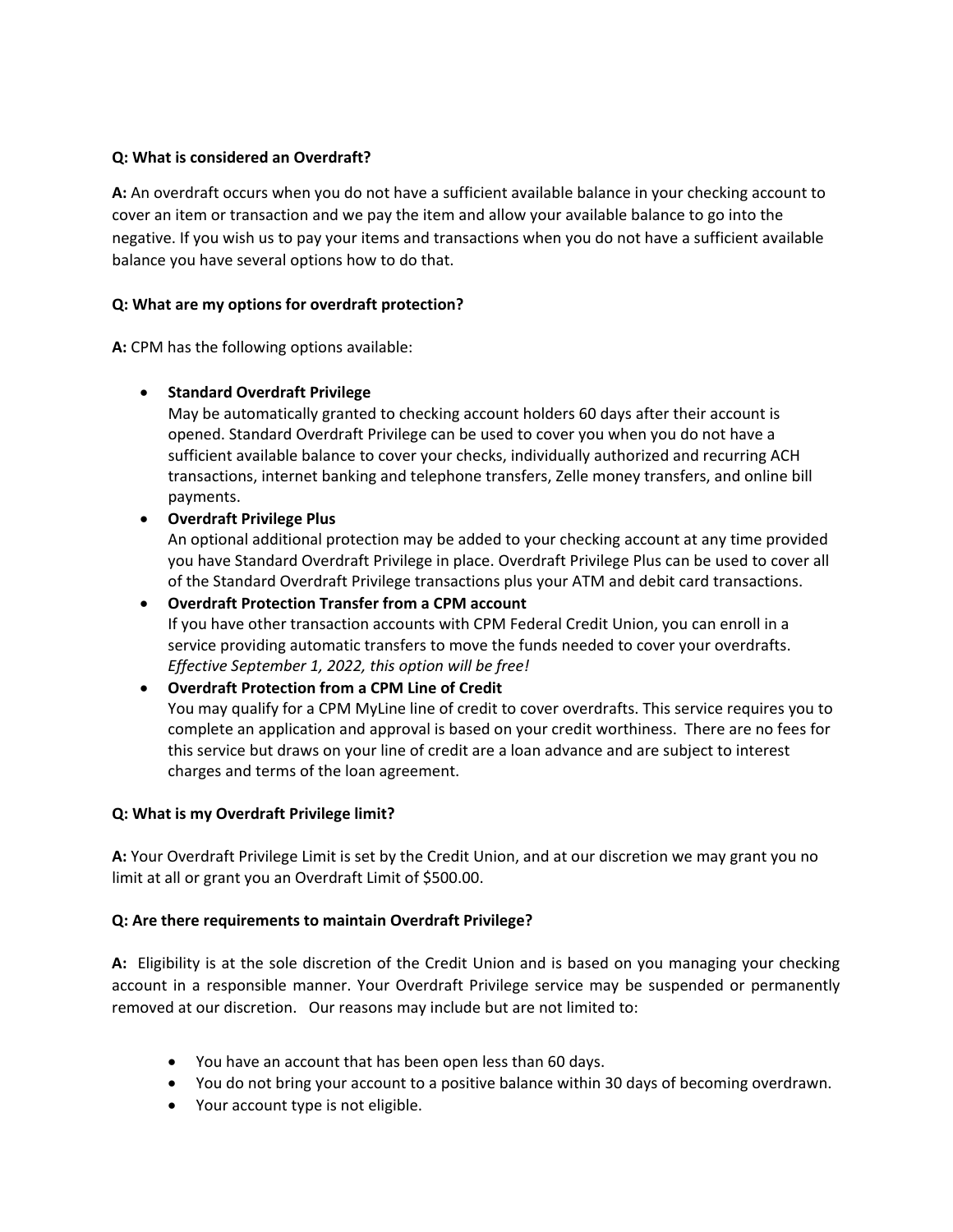- You are more than 30 days past due on any Credit Union loan or delinquent on any other obligation to the Credit Union.
- You are subject to any legal or administrative orders or levies, or you are currently a party in a bankruptcy proceeding.
- The primary account owner is under 18 years old.
- Your account is classified as inactive.
- You have an unresolved prior loss with the Credit Union.
- We believe you are managing your account in an irresponsible manner which may harm you or us.

#### **Q: Is an overdraft different from Non-Sufficient Funds (NSF) transaction?**

**A:** Yes. A non-sufficient funds (NSF) transaction occurs when CPM returns an item (such as a check or other transaction presented for payment) unpaid because you do not have a sufficient available balance to pay the item and the item is not covered by overdraft protection. The result is the item is returned unpaid and we charge you an NSF fee.

#### **Q: What are the fees for items paid by Overdraft Privilege and NSF items?**

**A:** Our overdraft fee is **\$32.00** per item paid using overdraft. Our NSF fee is **\$32.00** per return, with the possibility that a single item may be presented and returned more than once, resulting in a fee for each return. If you elect to receive paper statement notices for Overdrafts and NSFs each of those fees are **\$33.00**.

Effective September 1, 2022, we will not charge an overdraft fee when we use overdraft to pay your items that are \$5.00 or less. This protection does not apply to items returned for non-sufficient funds (NSF). NSF items are assessed a fee for each return regardless of the item amount.

Also effective September 1, 2022, we will charge no more than four (4) check fees per day. We will aggregate the NSF and overdraft fees you would otherwise owe and limit the fees we charge you for that day to four (4).

#### **Q: What if I exceed four (4) overdrafts in a day?**

A: We will pay as many items as are covered by your \$500.00 overdraft limit, regardless of how many fees we assess. If your overdraft limit allows us to cover 6 items we will pay all 6. After we assess you 4 check fees in a day, we will not assess any further check fees that day, whether for overdrafts or NSFs.

#### **Q: What if I make several overdraft transactions for \$5.00 or less?**

**A:** We will not charge a fee for an overdraft item or transaction of \$5.00 or less regardless of how many occur. If in the same day you made purchases for \$3.00, \$4.00, and \$5.00 and all 3 were covered by overdraft we would not charge any fees for those transactions. It does not matter that the total of your purchases exceeded \$5.00. None of the items were for more than \$5.00 and thus none were subject to an overdraft fee.